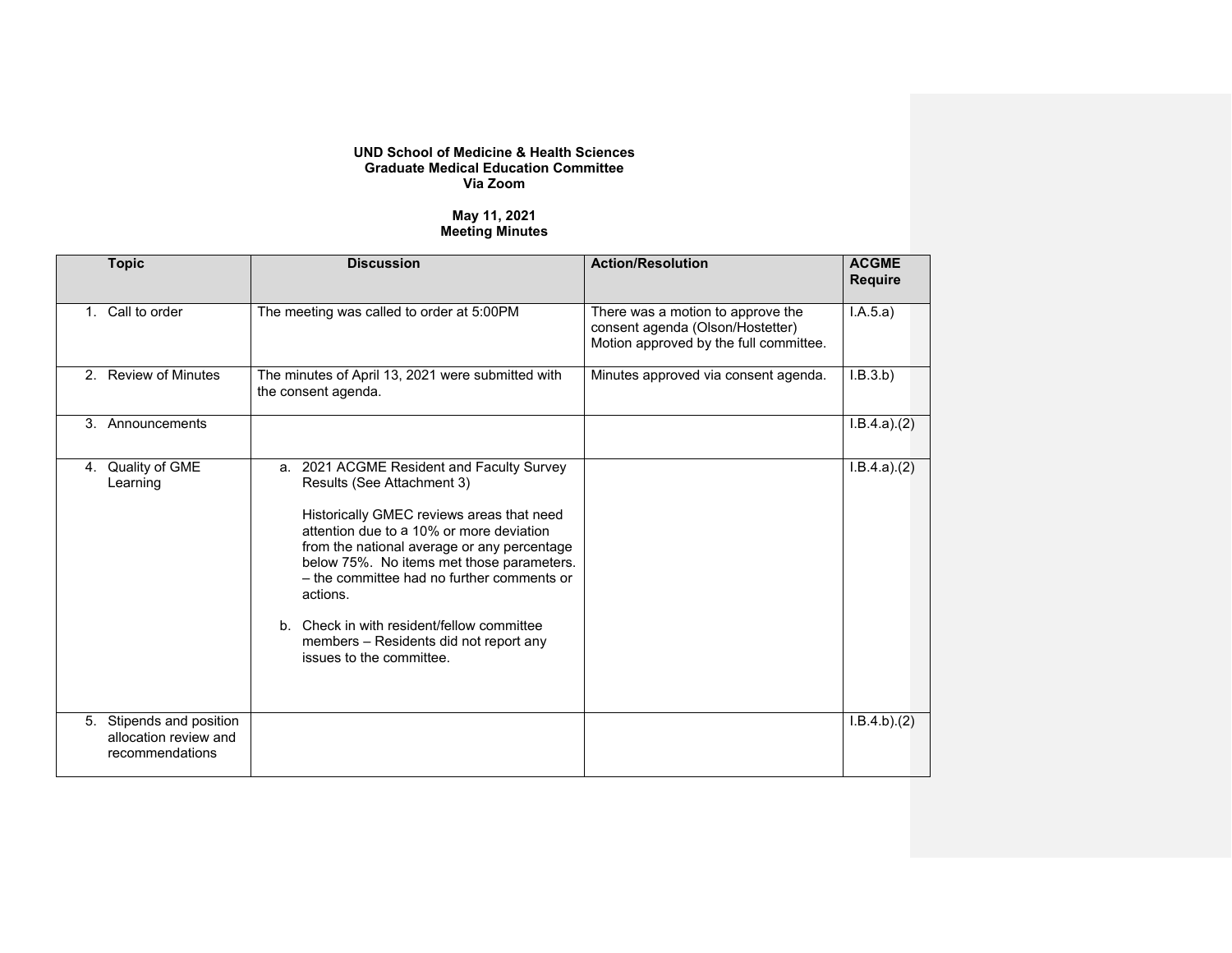| 6. Communication with<br><b>GMEC</b>                                                                                                          | The program directors asked for updates from<br>Dr. Basson on program graduation ceremonies.<br>Dr. Basson said that current guidelines on<br>commencement still stand. UND sanctioned<br>events MUST comply with the current guidelines.<br>Dr. Basson will update the committee after a<br>discussion with Dr. Wynne.                                                                                                                                                                                                                                                                                                                                         |                                            |             |
|-----------------------------------------------------------------------------------------------------------------------------------------------|-----------------------------------------------------------------------------------------------------------------------------------------------------------------------------------------------------------------------------------------------------------------------------------------------------------------------------------------------------------------------------------------------------------------------------------------------------------------------------------------------------------------------------------------------------------------------------------------------------------------------------------------------------------------|--------------------------------------------|-------------|
| 7. Resident duty hours                                                                                                                        | MedHub Duty Hours Institutional Summary:<br>a.<br>March 2021, February 8-March 7 (Minot,<br>Williston, Bismarck)                                                                                                                                                                                                                                                                                                                                                                                                                                                                                                                                                | Items 7a approved via consent agenda.      | III.B.5     |
| 8. Curriculum and<br>Evaluation                                                                                                               | a. The same required AMA modules from last year<br>will get assigned to incoming PGY-1's and<br>fellows. See below. Due date: August 1, 2021.<br>1. Patient Handoffs<br>2. Physician Health: Physicians Caring<br>for Ourselves<br>3. Resident Intimidation<br>4. Residents as Teachers<br>5. Sleep Deprivation: Your Life and Your<br>Work<br>6. Working Effectively within an<br>Interprofessional Team<br>7. Thriving Through Residency: the<br><b>Resilient Resident</b><br>8. Cultural Competency<br>9. Patient Safety<br>10. Privacy and Confidentiality<br>11. Creating an Effective and Respectful<br>Environment<br>12. Quality Improvement Practices. | Items 8a approved via consent agenda.      | I.B.4.a)(4) |
| 9. Oversight of program<br>accreditation: Review<br>of accreditation<br>letters, monitoring of<br>action plans for<br>correction of citations | a. 4/21/21 ACGME LON-Psychiatry-Continued<br>Accreditation effective 2/12/21. The Review<br>Committee commended the program for its<br>demonstrated substantial compliance with the<br>ACGME's Program Requirements and/or<br>Institutional Requirements without any new<br>citations.                                                                                                                                                                                                                                                                                                                                                                          | Items 9a-b approved via consent<br>agenda. | I.A.3.      |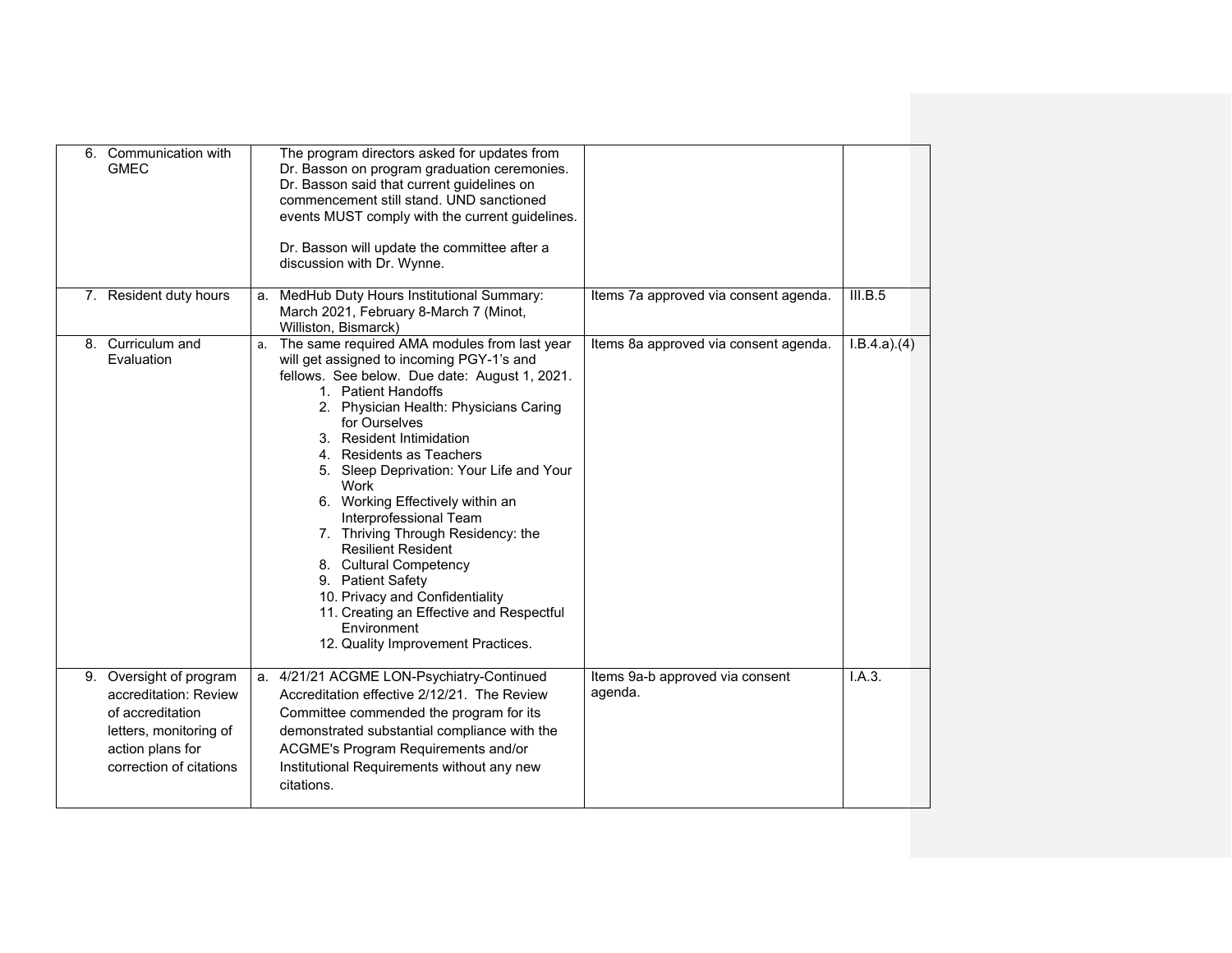| and areas of<br>noncompliance.                   | b. 4/27/21 ACGME LON-Surgery-Temporary<br>complement increase approved for a preliminary<br>position during the dates of 7/1/21-6/30/22.                                                                                                                                                                                                                                                                                                                                                                                                                                                                                                                                                                                                                                                                                                   |             |
|--------------------------------------------------|--------------------------------------------------------------------------------------------------------------------------------------------------------------------------------------------------------------------------------------------------------------------------------------------------------------------------------------------------------------------------------------------------------------------------------------------------------------------------------------------------------------------------------------------------------------------------------------------------------------------------------------------------------------------------------------------------------------------------------------------------------------------------------------------------------------------------------------------|-------------|
|                                                  | c. Surgery permanent complement increase - Dr.<br>Johnson would like to request a permanent<br>complement increase to avoid the paperwork of<br>requesting temporary increases. A permanent<br>increase would maintain 4 prelim residents per<br>year.                                                                                                                                                                                                                                                                                                                                                                                                                                                                                                                                                                                     |             |
|                                                  | The committee had a discussion of the planned<br>use of the spot. This item will be brought back<br>to the committee when Dr. Johnson has<br>confirmed requirements with the NRMP.                                                                                                                                                                                                                                                                                                                                                                                                                                                                                                                                                                                                                                                         |             |
| 10. Institutional<br>Accreditation               |                                                                                                                                                                                                                                                                                                                                                                                                                                                                                                                                                                                                                                                                                                                                                                                                                                            | I.B.4.b)(6) |
| 11. Annual Institutional<br>Review               |                                                                                                                                                                                                                                                                                                                                                                                                                                                                                                                                                                                                                                                                                                                                                                                                                                            |             |
| 12. Oversight of programs<br>changes             |                                                                                                                                                                                                                                                                                                                                                                                                                                                                                                                                                                                                                                                                                                                                                                                                                                            |             |
| 13. Establishment of<br>Policy and<br>Procedures | a. Special Review Policy and Protocol - Dr. Becker<br>Dr. Becker will review the policy and<br>discussed updates to the special review policy.<br>come back to the committee with further<br>The Psychiatry program would like to request an<br>discussion and updates.<br>informal internal review because of the timing of<br>the last review and extended timing for their next<br>site visit. He would like the review internal for<br>program improvement or comment. The<br>committee discussed how these internal<br>checkups can happen without required<br>documentation or reporting VS the committee<br>requiring a Special Review because of noted<br>deficiencies.<br>Dr. Olson unsure if a requested internal review<br>for purposes of preparedness should be in this<br>Leave policy will be revisited with the<br>policy. | I.B.4.b)(1) |
|                                                  | committee.                                                                                                                                                                                                                                                                                                                                                                                                                                                                                                                                                                                                                                                                                                                                                                                                                                 |             |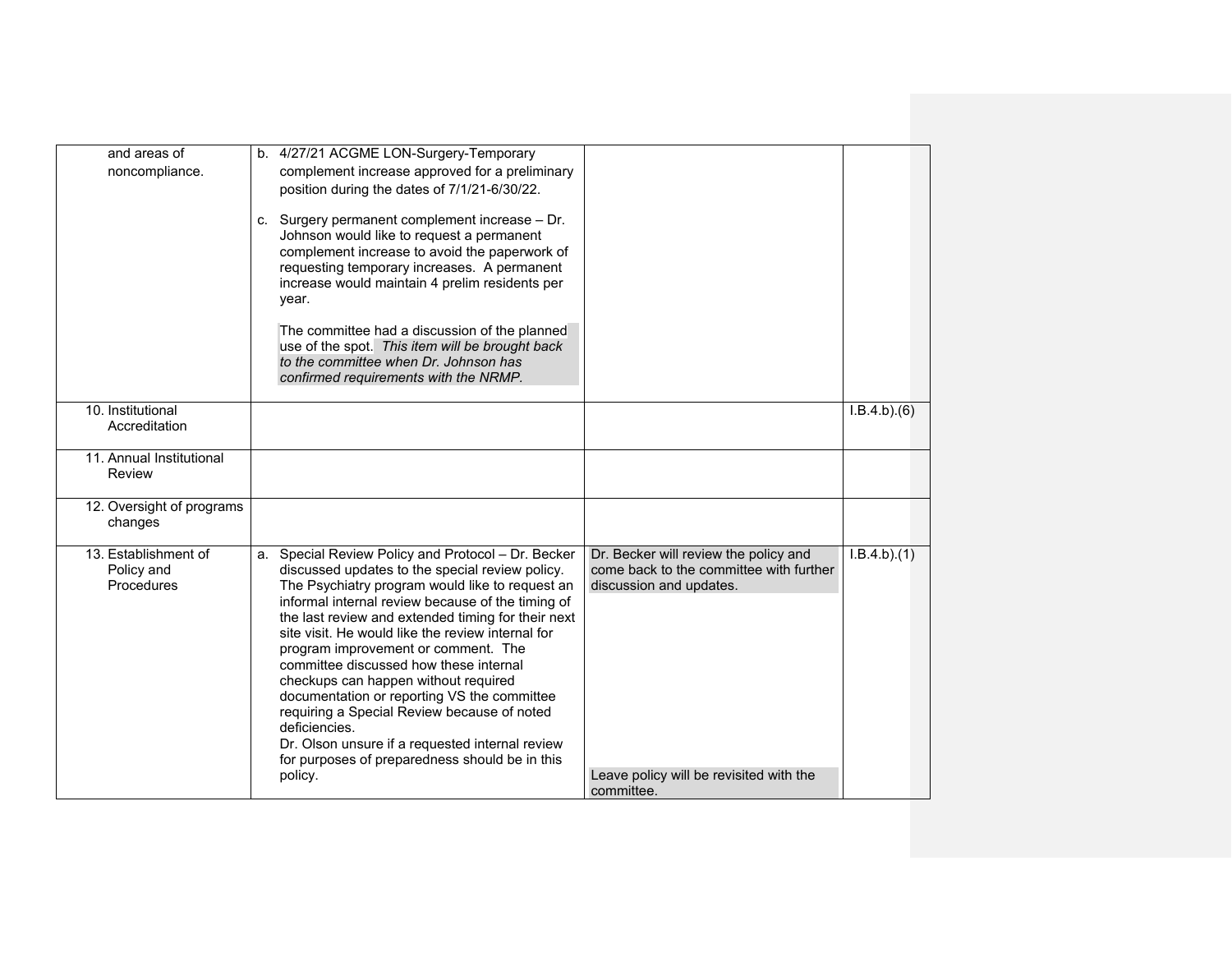|                                                | b. American Board of Medical Specialties Policy on<br>Parental, Caregiver and Medical Leave During<br>Training effective July 1, 2021 (See Attachment<br>5). PD's-see email that Kim Becker sent on<br>4/28/21. Review GME leave policy (See<br>Attachment 6). - There was a discussion on how<br>this could be implemented and how it would<br>impact resident leave/resident payroll.<br>Dr. Olson suggested that the committee should<br>separate the discussion on how the leave effects<br>resident curricular requirements and ability to<br>site for board exams vs: leave and control of<br>Payroll.<br>c. Routine annual review of all policies per SMHS<br>policy - Moonlighting Policy - Dr. Becker | Suggest discussion with Mel Arnold on<br>the university policy re: parental leave<br>and the use of leave and FMLA.<br>There was a motion to approve the |       |
|------------------------------------------------|----------------------------------------------------------------------------------------------------------------------------------------------------------------------------------------------------------------------------------------------------------------------------------------------------------------------------------------------------------------------------------------------------------------------------------------------------------------------------------------------------------------------------------------------------------------------------------------------------------------------------------------------------------------------------------------------------------------|----------------------------------------------------------------------------------------------------------------------------------------------------------|-------|
|                                                | provided the ACGME Institutional and Common<br>Program Requirements for reference.<br>The updated presented to the committee for<br>review.                                                                                                                                                                                                                                                                                                                                                                                                                                                                                                                                                                    | updated policy (Piatt/Raum).<br>The full committee approved the<br>motion.                                                                               |       |
| 14. Oversight of<br>reductions and<br>closures |                                                                                                                                                                                                                                                                                                                                                                                                                                                                                                                                                                                                                                                                                                                |                                                                                                                                                          | IV.N. |
| 15. Vendor interactions                        |                                                                                                                                                                                                                                                                                                                                                                                                                                                                                                                                                                                                                                                                                                                |                                                                                                                                                          | IV.K  |
| Adjournment                                    |                                                                                                                                                                                                                                                                                                                                                                                                                                                                                                                                                                                                                                                                                                                |                                                                                                                                                          |       |
| Future meeting<br>schedules                    | 2020-2021 Academic Year Meeting dates VIA<br><b>ZOOM</b><br>4:00-5:00PM GMEC<br>5:00-5:30PM Institutional Resident Forum<br>(Residents ONLY)<br>June 8, 2021                                                                                                                                                                                                                                                                                                                                                                                                                                                                                                                                                   |                                                                                                                                                          |       |

Minutes taken by Kristi Hofer, GME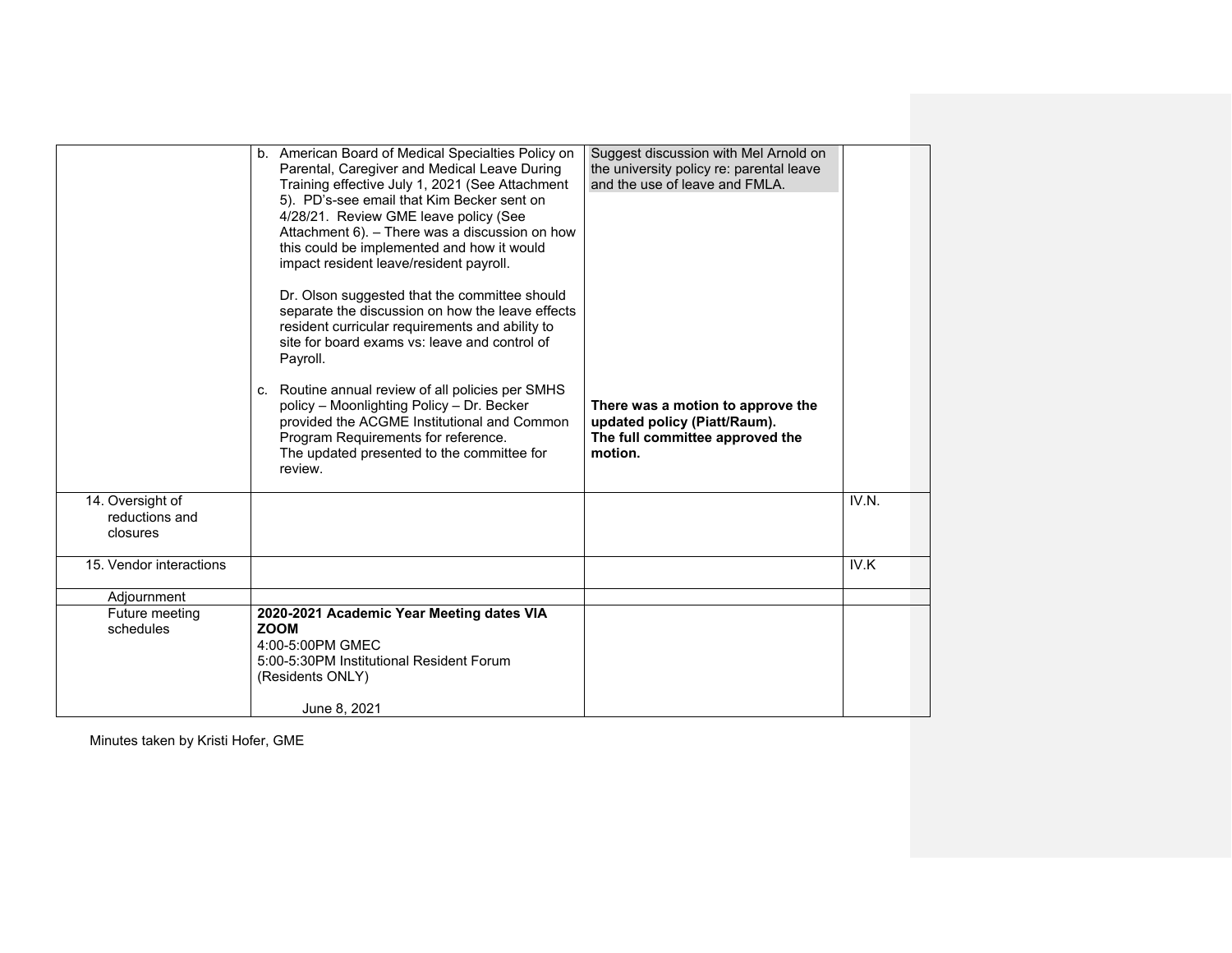| <b>Voting Members - Fargo/or Grand Forks sites</b> |                                                  | J<br>U | <b>AUG</b>              | <b>SEP</b>              | <b>OCT</b>              | N<br>$\mathbf{o}$ | D<br>E      | <b>JAN</b>              | <b>FEB</b>              | M<br>A       | <b>APR</b>                | <b>MAY</b>              | <b>JUN</b> |
|----------------------------------------------------|--------------------------------------------------|--------|-------------------------|-------------------------|-------------------------|-------------------|-------------|-------------------------|-------------------------|--------------|---------------------------|-------------------------|------------|
|                                                    |                                                  | L      |                         |                         |                         | $\mathbf v$       | $\mathbf c$ |                         |                         | $\mathsf{R}$ |                           |                         |            |
| Kim Becker, DIO                                    | <b>DIO</b>                                       |        | $\overline{\mathsf{x}}$ | $\overline{X}$          | $\overline{\mathsf{x}}$ |                   |             | $\overline{\mathsf{x}}$ | $\overline{\mathsf{x}}$ |              | $\pmb{\times}$            | $\overline{\mathsf{x}}$ |            |
| David Theige, MD                                   | Quality<br>Improvement/Safety<br>Officer Sanford |        |                         | $\overline{\mathsf{x}}$ |                         |                   |             |                         | $\overline{\mathsf{x}}$ |              | $\overline{\mathsf{x}}$   |                         |            |
| Jennifer Raum, MD, IM                              | Program Director                                 |        | $\overline{\mathsf{x}}$ |                         | $\overline{\mathsf{x}}$ |                   |             | $\overline{\mathsf{x}}$ | $\overline{X}$          |              | $\overline{\mathsf{x}}$   | X                       |            |
| Robert Olson, MD, Psych                            | Program Director                                 |        | $\overline{\mathsf{x}}$ | $\overline{\mathsf{x}}$ | $\overline{\mathsf{x}}$ |                   |             | $\overline{\mathsf{x}}$ | $\overline{\mathsf{x}}$ |              | $\overline{\mathsf{x}}$   | $\overline{\mathsf{x}}$ |            |
| Neville Alberto, MD, TY Year                       | Program Director                                 |        | $\overline{\mathsf{x}}$ | $\overline{\mathsf{x}}$ | $\overline{\mathsf{x}}$ |                   |             | $\overline{\mathsf{x}}$ |                         |              | $\overline{\mathsf{x}}$   |                         |            |
| Stefan Johnson, MD, Surgery                        | Program Director                                 |        |                         |                         | $\overline{\mathsf{x}}$ |                   |             | $\overline{\mathsf{x}}$ |                         |              | X                         | X                       |            |
| Jason Myrmoe, MD, Family Med-<br>Fargo             | Program Director                                 |        |                         | X                       | $\overline{\mathsf{x}}$ |                   |             | $\overline{\mathsf{x}}$ |                         |              |                           |                         |            |
| Lara Lunde, MD Family Med-Fargo                    | Program Director                                 |        |                         |                         |                         |                   |             |                         | X                       |              | X                         |                         |            |
| <b>Bruce Piatt, MD, Orthopedics</b>                | Program Director                                 |        |                         | X                       | X                       |                   |             | $\overline{X}$          | $\overline{\mathsf{x}}$ |              | $\overline{\mathsf{x}}$   | X                       |            |
| Donald Jurivich, MD, Geriatrics<br>Fellowship      | Program Director                                 |        |                         | $\overline{\mathsf{x}}$ |                         |                   |             | $\overline{\mathsf{x}}$ | $\overline{\mathsf{x}}$ |              |                           |                         |            |
| Sadiah Khan, MD, MD, Psych                         | Resident member                                  |        |                         |                         | $\overline{\mathsf{x}}$ |                   |             | $\overline{\mathsf{x}}$ | $\overline{\mathsf{x}}$ |              | $\overline{\mathsf{x}}$   | $\overline{\mathsf{x}}$ |            |
| Jennifer Twing, MD, Psych                          | Alternate<br>representative                      |        |                         |                         |                         |                   |             |                         |                         |              |                           |                         |            |
| Jessie Bjella, MD, R1, TY Year                     | Resident member                                  |        | X                       | X                       |                         |                   |             |                         | $\overline{\mathsf{x}}$ |              | X                         | $\overline{\mathsf{x}}$ |            |
| Zachary Hemann, MD, R1, TY Year                    | Alternate Resident<br>member                     |        |                         |                         |                         |                   |             | X                       |                         |              |                           |                         |            |
| Spencer Campbell, MD, R3, IM                       | Resident member                                  |        | $\times$                | X                       | X                       |                   |             | $\overline{X}$          | $\overline{\mathsf{x}}$ |              | $\overline{\mathsf{x}}$   | $\overline{\mathsf{x}}$ |            |
| Umama Zareen, MD, R2, IM                           | <b>Alternate Resident</b><br>member              |        | X                       |                         |                         |                   |             |                         |                         |              |                           |                         |            |
| Dustin Nowotny, MD, R4, Surgery                    | Resident member                                  |        | $\overline{\mathsf{x}}$ |                         |                         |                   |             | $\overline{X}$          |                         |              | $\boldsymbol{\mathsf{X}}$ | X                       |            |
| Max Hansen, MD, R4, Surgery                        | <b>Alternate Resident</b><br>member              |        |                         |                         |                         |                   |             |                         |                         |              |                           |                         |            |
| Michael Seaman, MD, Fmed Fargo                     | Resident member                                  |        | $\overline{X}$          |                         |                         |                   |             |                         | X                       |              |                           | $\overline{\mathsf{x}}$ |            |
| Katrina Foster, MD, Fmed Fargo                     | <b>Alternate Resident</b><br>member              |        |                         |                         |                         |                   |             |                         |                         |              | X                         |                         |            |
| Carol Johnson, MD, Geriatrics                      | Geriatrics fellow                                |        |                         |                         |                         |                   |             |                         |                         |              |                           |                         |            |
| Anjandeep Hara, MD, Geriatrics                     | <b>Alternate Geriatrics</b><br>fellow            |        |                         |                         |                         |                   |             |                         |                         |              |                           |                         |            |
| Rucker Staggers, MD, MD,<br><b>Orthopedics</b>     | Resident member                                  |        | X                       | $\overline{\mathsf{x}}$ |                         |                   |             |                         | X                       |              | X                         |                         |            |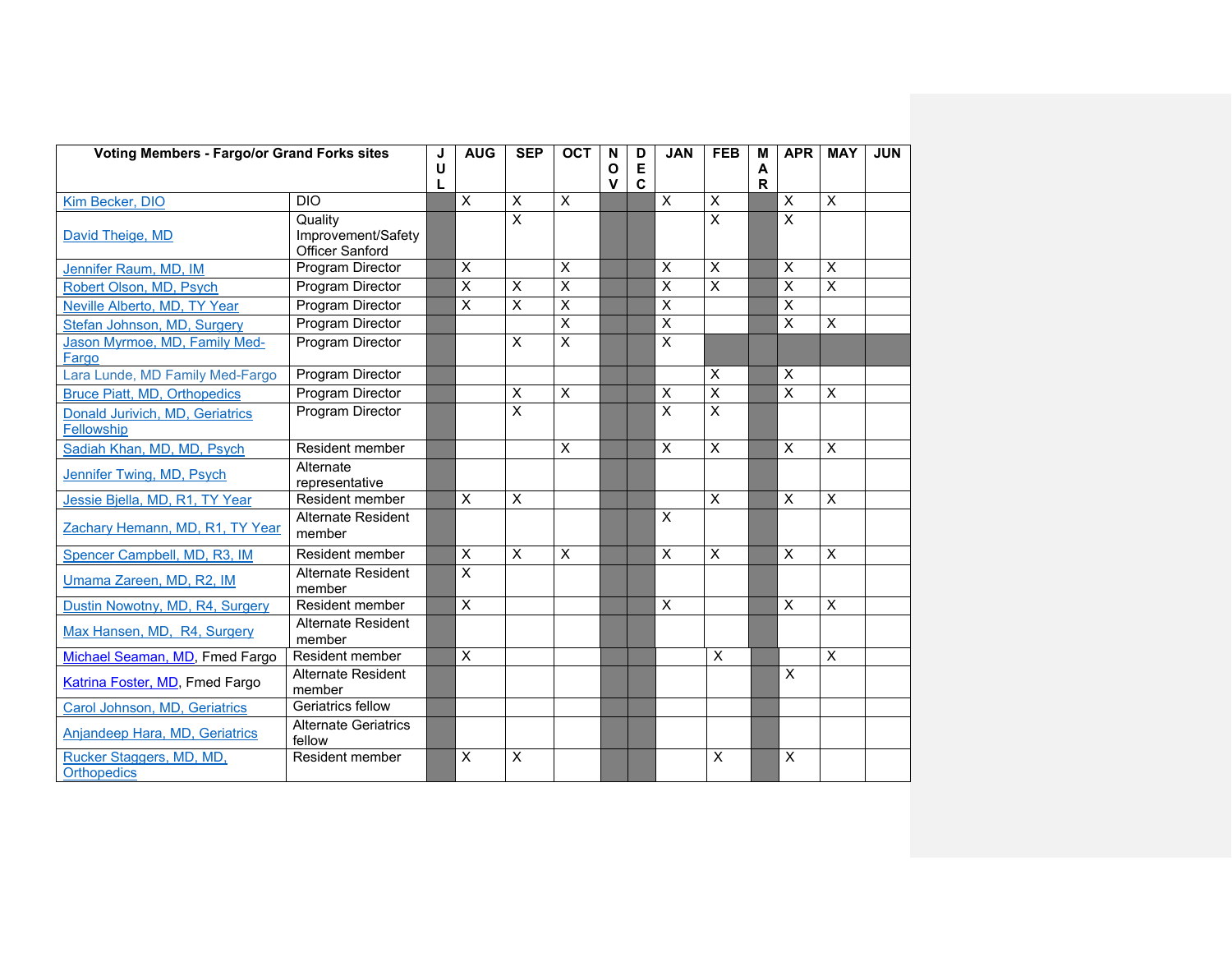| Julia Matera, MD, Orthopedics     | Alternate Resident<br>member        |                           |                           | X            |  |                           |   | $\times$ | X |  |
|-----------------------------------|-------------------------------------|---------------------------|---------------------------|--------------|--|---------------------------|---|----------|---|--|
| <b>Voting Members - Minot</b>     |                                     |                           |                           |              |  |                           |   |          |   |  |
| Peter Sandroni, MD, FM            | Program Director                    | X                         |                           | X            |  | $\times$                  | X | X        |   |  |
|                                   |                                     |                           |                           |              |  |                           |   |          |   |  |
| Sohaib Hussaini, MD, R2, FM       | Resident member                     | $\times$                  | X                         | X            |  |                           | X |          | X |  |
| Priya Vora, MD, R1, FM            | Alternate Resident<br>member        | X                         |                           |              |  |                           |   |          |   |  |
| <b>Voting Members - Williston</b> |                                     |                           |                           |              |  |                           |   |          |   |  |
| Peter Sandroni, MD, FM            | Program Director                    | $\times$                  | X                         | X            |  |                           | X | X        |   |  |
| Afaq Shariff, MD, R3 FM           | Resident member                     |                           |                           |              |  | $\sf X$                   |   | X        |   |  |
| Amit Babra, MD, R2, FM            | <b>Alternate Resident</b><br>member |                           |                           |              |  | $\boldsymbol{\mathsf{X}}$ |   |          |   |  |
| <b>Voting Members - Bismarck</b>  |                                     |                           |                           |              |  |                           |   |          |   |  |
| Jeff Hostetter, MD, FM            | Program Director                    | X                         |                           | X            |  |                           | X | X        | X |  |
| Nicole Careen, MD, R3, FM         | Resident member                     | $\mathsf{x}$              |                           | X            |  | $\times$                  |   | X        | X |  |
| Travis Anderson, MD, R3, FM       | <b>Alternate Resident</b><br>member | $\boldsymbol{\mathsf{X}}$ | $\boldsymbol{\mathsf{X}}$ | X            |  | $\boldsymbol{\mathsf{x}}$ | X |          |   |  |
| <b>Voting Members - Hettinger</b> |                                     |                           |                           |              |  |                           |   |          |   |  |
| Jeff Hostetter, MD, FM            | Program Director                    |                           | $\times$                  | $\mathsf{X}$ |  |                           | X |          |   |  |
| Janak Patel, MD, FM               | Resident<br>representative          |                           | X                         |              |  | $\times$                  |   |          |   |  |
| Michael Luckow, MD, FM            | Alternate Resident<br>member        |                           |                           |              |  |                           |   |          |   |  |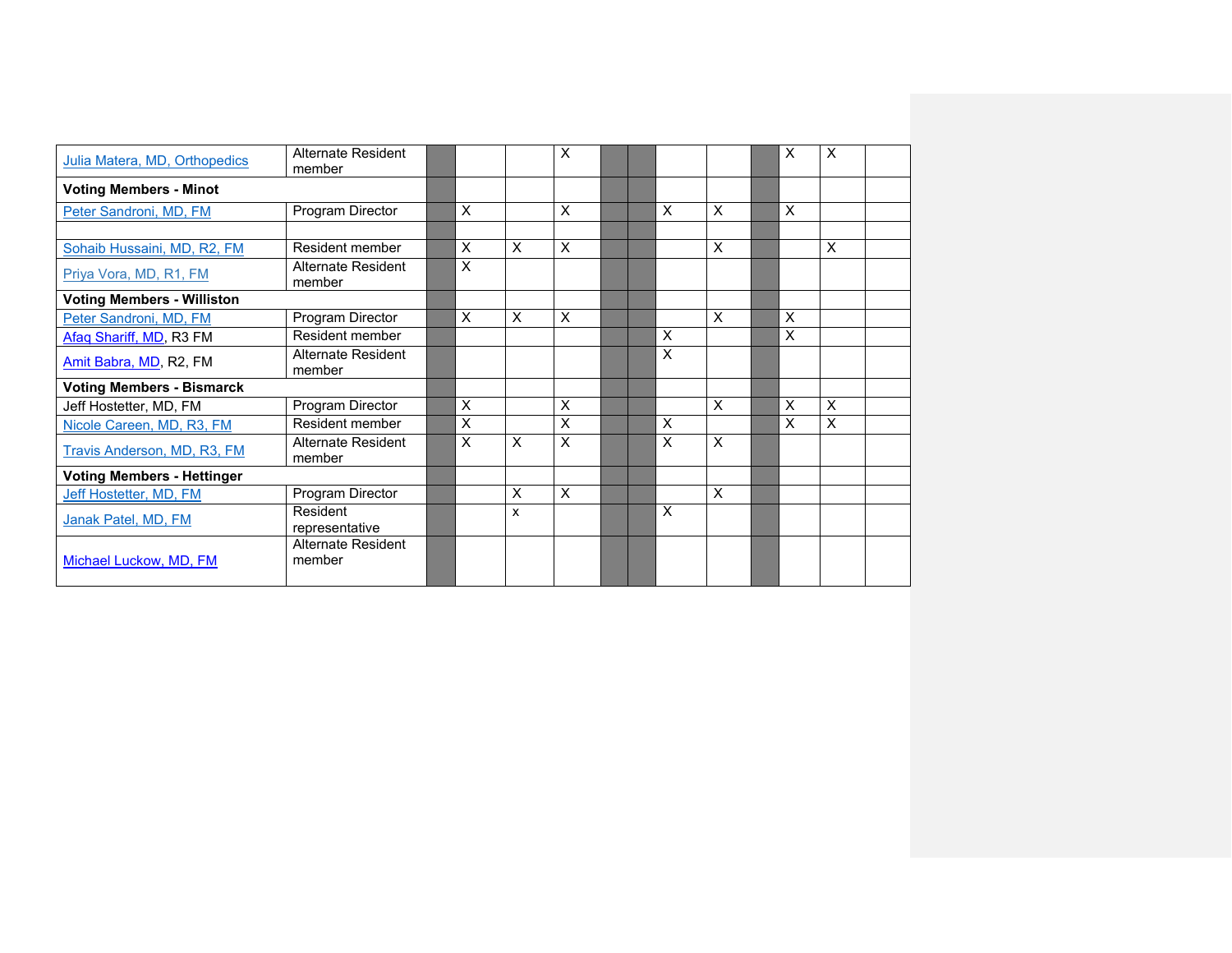| <b>Advisory Members</b>                             |                                                                      | J<br>U | <b>AUG</b>              | <b>SEP</b>              | <b>OCT</b>              | N<br>O<br>$\mathbf v$ | D<br>E<br>$\mathbf{C}$ | <b>JAN</b>              | <b>FEB</b>                | M<br>A<br>R | <b>APR</b>              | <b>MAY</b>              | <b>JUN</b> | <b>Formatted Table</b> |
|-----------------------------------------------------|----------------------------------------------------------------------|--------|-------------------------|-------------------------|-------------------------|-----------------------|------------------------|-------------------------|---------------------------|-------------|-------------------------|-------------------------|------------|------------------------|
| * (Assoc/Asst PD become voting when PD is Absent)   |                                                                      |        |                         |                         |                         |                       |                        |                         |                           |             |                         |                         |            |                        |
| Marc Basson, MD, PhD, MBA                           | Senior Assoc. Dean<br>of Medicine &<br>Research                      |        | $\overline{X}$          | $\overline{\mathsf{x}}$ | $\mathsf{X}$            |                       |                        | $\sf X$                 | $\sf X$                   |             |                         | $\overline{\mathsf{x}}$ |            |                        |
| Robert Sticca, MD, Surgery                          | Assoc. Program<br>Director* (Fargo)                                  |        |                         |                         |                         |                       |                        |                         |                           |             |                         |                         |            |                        |
| Cathy Houle, MD, FM                                 | Site Director<br>Hettinger                                           |        |                         |                         |                         |                       |                        | $\mathsf{x}$            | $\times$                  |             |                         | X                       |            |                        |
| James Roerig, Pharm.D., Psych                       | Assistant PD,<br>Clerkship Director*                                 |        |                         |                         |                         |                       |                        |                         |                           |             |                         |                         |            |                        |
| <b>Hailey Schepp, MPA</b>                           | Sanford Health<br>representative                                     |        | $\sf X$                 | $\overline{\mathsf{x}}$ |                         |                       |                        | $\overline{\mathsf{x}}$ |                           |             |                         |                         |            |                        |
| Paul Mariani, MD, VA Medical<br>Center              | Designated<br><b>Educational Official</b><br>VA GMEC<br>Appointee    |        |                         |                         |                         |                       |                        |                         |                           |             |                         |                         |            |                        |
| Curtis Small, MD. Site Director, FM<br><b>Rural</b> | <b>CHI St. Alexius</b><br>Health, Williston<br><b>GMEC Appointee</b> |        |                         | x                       | X                       |                       |                        | $\sf X$                 |                           |             | X                       |                         |            |                        |
| Angie Flesberg, Surgery                             | Program<br>Coordinator (Fargo)                                       |        | $\overline{X}$          |                         |                         |                       |                        | $\overline{\mathsf{x}}$ | $\overline{\mathsf{x}}$   |             | $\overline{\mathsf{x}}$ | $\overline{X}$          |            |                        |
| Carla Mosser, IM                                    | Manager and<br>Clerkship (Fargo)                                     |        | $\overline{\mathsf{x}}$ | $\overline{\mathsf{x}}$ | $\overline{\mathsf{x}}$ |                       |                        | X                       | $\overline{\mathsf{x}}$   |             | $\overline{\mathsf{x}}$ | $\overline{\mathsf{x}}$ |            |                        |
| Karen Rude, FM Minot                                | Program<br>Coordinator (Minot)                                       |        |                         | X                       | X.                      |                       |                        | $\overline{\mathsf{x}}$ | $\overline{\mathsf{x}}$   |             | $\overline{\mathsf{x}}$ | $\overline{\mathsf{x}}$ |            |                        |
| Beth Ambrosio, IM                                   | Program<br>Coordinator                                               |        | $\overline{X}$          |                         |                         |                       |                        | $\overline{\mathsf{x}}$ | $\overline{\mathsf{x}}$   |             | $\overline{X}$          | $\overline{X}$          |            |                        |
| Ashley Jochim, TY Year                              | Program<br>Coordinator                                               |        | $\overline{X}$          |                         | X                       |                       |                        | $\overline{\mathsf{x}}$ | $\overline{\mathsf{x}}$   |             | $\overline{\mathsf{x}}$ | $\overline{\mathsf{x}}$ |            |                        |
| Debra Walker, Psych                                 | Manager and PC                                                       |        |                         | $\overline{\mathsf{x}}$ |                         |                       |                        | $\overline{\mathsf{x}}$ | $\overline{\mathsf{x}}$   |             | $\overline{\mathsf{x}}$ | $\overline{\mathsf{x}}$ |            |                        |
| Cecilia Hospidales, FM Fargo                        | Program<br>Coordinator (Fargo)                                       |        | $\overline{X}$          | $\overline{\mathsf{x}}$ |                         |                       |                        | $\overline{\mathsf{x}}$ | $\overline{\mathsf{x}}$   |             | $\overline{\mathsf{x}}$ | $\overline{\mathsf{x}}$ |            |                        |
| Sara King, Orthopedics                              | Program<br>Coordinator (Fargo)                                       |        | $\overline{\mathsf{x}}$ | $\overline{\mathsf{x}}$ |                         |                       |                        | $\pmb{\times}$          | $\boldsymbol{\mathsf{X}}$ |             | $\overline{\mathsf{x}}$ | $\overline{\mathsf{x}}$ |            |                        |
| Tammy Hruby, FM Hettinger                           | Site Coordinator<br>(Hettinger)                                      |        |                         | X                       |                         |                       |                        |                         |                           |             |                         |                         |            |                        |